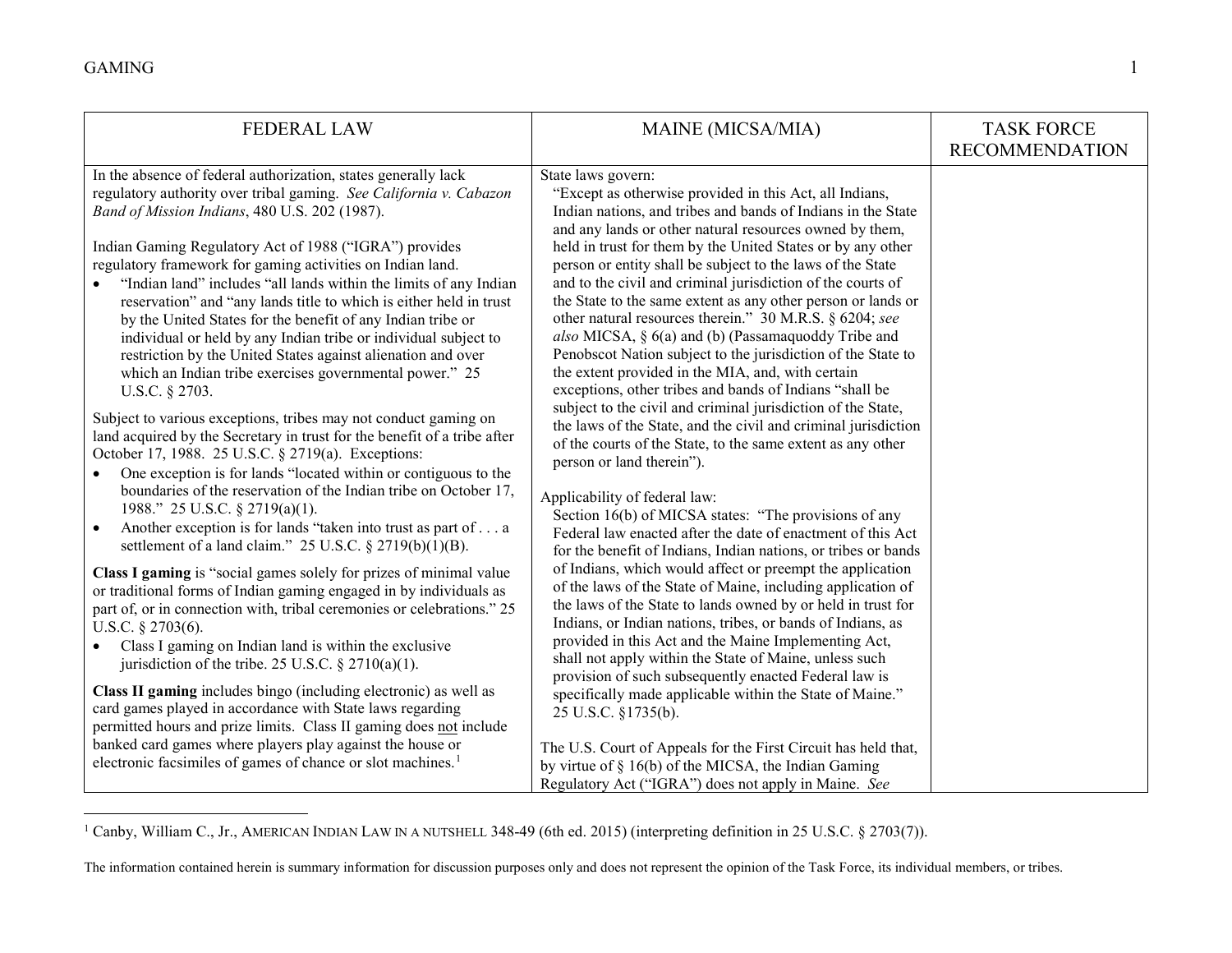<span id="page-1-1"></span><span id="page-1-0"></span>

| Tribes, with oversight by the National Indian Gaming                                         | Passamaquoddy Tribe v. State of Maine, 75 F.3d 784 (1st              |  |
|----------------------------------------------------------------------------------------------|----------------------------------------------------------------------|--|
| Commission, may license and regulate Class II gaming on                                      | Cir. 1996). <sup>3</sup>                                             |  |
| Indian land if the state "permits such gaming for any purpose by                             |                                                                      |  |
| any person, organization or entity." 25 U.S.C. $\S 2710(b)(1)$ .                             | <b>Generally applicable laws:</b>                                    |  |
| Class III gaming includes "all forms of gaming that are not Class I                          | Games of Chance / Bingo:                                             |  |
| gaming or Class II gaming", including banked-card games like                                 | The Gambling Control Unit may issue licenses to conduct              |  |
| blackjack as well as other table games and slot machines. <sup>2</sup>                       | "card games" (ex: poker, blackjack or cribbage) and                  |  |
| If the state "permits such gaming for any purpose by any person,                             | tournament card games or may accept a registration to                |  |
| organization, or entity" then Class III gaming may be conducted                              | operate games of chance, raffles, or beano/bingo to specific         |  |
| in conformance with a Tribal-State compact that is approved by                               | types of organizations, including:                                   |  |
| the Secretary of the Interior. 25 U.S.C. $\S 2703(d)(1)(B)$ ,                                | Bona fide nonprofit charitable, educational, political,              |  |
| (d)(1)(C), (d)(3)(B).                                                                        | civic, recreational, fraternal, patriotic or religious               |  |
| "The State shall negotiate with the Indian tribe in good faith to                            | organizations. 17 M.R.S.A. § 1832(2); § 313-C(1)(C).                 |  |
| enter into such a compact." 25 U.S.C. $\S 2703(d)(3)(A)$ . The                               | Comprehensive laws limit the operation of the games,<br>$\bullet$    |  |
| compact may address issues including, <i>inter alia</i> , application of                     | including the fees that may be charged to participants               |  |
| criminal and civil laws and regulations of the tribes and state;                             | and prizes that may be awarded. See Title 17, ch. 62 &               |  |
| division of criminal and civil jurisdiction between the state and                            | $13-A.$                                                              |  |
| tribe; licensing standards for gaming facility; taxation by the                              | Casinos:                                                             |  |
| tribe in amounts comparable to state taxes for similar activity;                             | The Gambling Control Board is only authorized to issue 2             |  |
| and assessments imposed by state to defray necessary costs of                                | casino operator licenses: one to a commercial track that was         |  |
| regulating the activity. 25 U.S.C. § 2710(d)(3)(C).                                          | licensed to operate a slot machine facility on $1/1/2011$ (i.e.,     |  |
|                                                                                              | Hollywood Casino in Bangor) and another located in Oxford            |  |
| <b>Additional limits on Class II and III gaming:</b>                                         | County (i.e., Oxford Casino). 8 M.R.S.A. § 1011(2-A).                |  |
| The Indian tribe must have "sole proprietary interest and                                    |                                                                      |  |
| responsibility for the conduct of any gaming activity," 25                                   | Specific tribal gaming law:                                          |  |
| U.S.C. $\S 2710(b)(2)(A)$ , (d)(2)(A); and                                                   | The State's Gambling Control Unit may issue licenses to              |  |
| Net revenues from tribal gaming may only be used to:                                         | federally recognized Indian tribes to:                               |  |
| "fund tribal government operations or programs";<br>$\circ$                                  | Operate high-stakes beano or high-stakes bingo for a<br>$\bullet$    |  |
| "provide for the general welfare of the Indian tribe or<br>$\circ$                           | maximum of 27 weekends (Sat. & Sun. only) per year;                  |  |
| its members";                                                                                | 17 M.R.S.A. § 314-A(1), (3); and                                     |  |
| "promote tribal economic development";<br>$\circ$<br>"donate to charitable organizations" or | Sell "lucky seven or similar sealed tickets" during the<br>$\bullet$ |  |
| $\circ$<br>"help fund operations of local government agencies."                              | period beginning 2 hours before and ending 2 hours                   |  |
| 25 U.S.C. §2710(b)(2)(B); (d)(2)(A).                                                         | after a beano/bingo game. 17 M.R.S. § 314-A(1-A);                    |  |
|                                                                                              | $§$ 324-A.                                                           |  |

<sup>&</sup>lt;sup>2</sup> Canby, William C., Jr., AMERICAN INDIAN LAW IN A NUTSHELL 34849 (6th ed. 2015) (interpreting definition in 25 U.S.C. § 2703(8)).

<sup>&</sup>lt;sup>3</sup> Given this decision that IGRA does not apply to Maine under the terms of federal law (IGRA and MICSA), if the MIA were amended to eliminate the applicability of state gaming laws in Indian territory, the pre-IGRA framework of *Cabazon*—that states lack authority to regulate gaming in Indian country—would apply in Maine.

The information contained herein is summary information for discussion purposes only and does not represent the opinion of the Task Force, its individual members, or tribes.